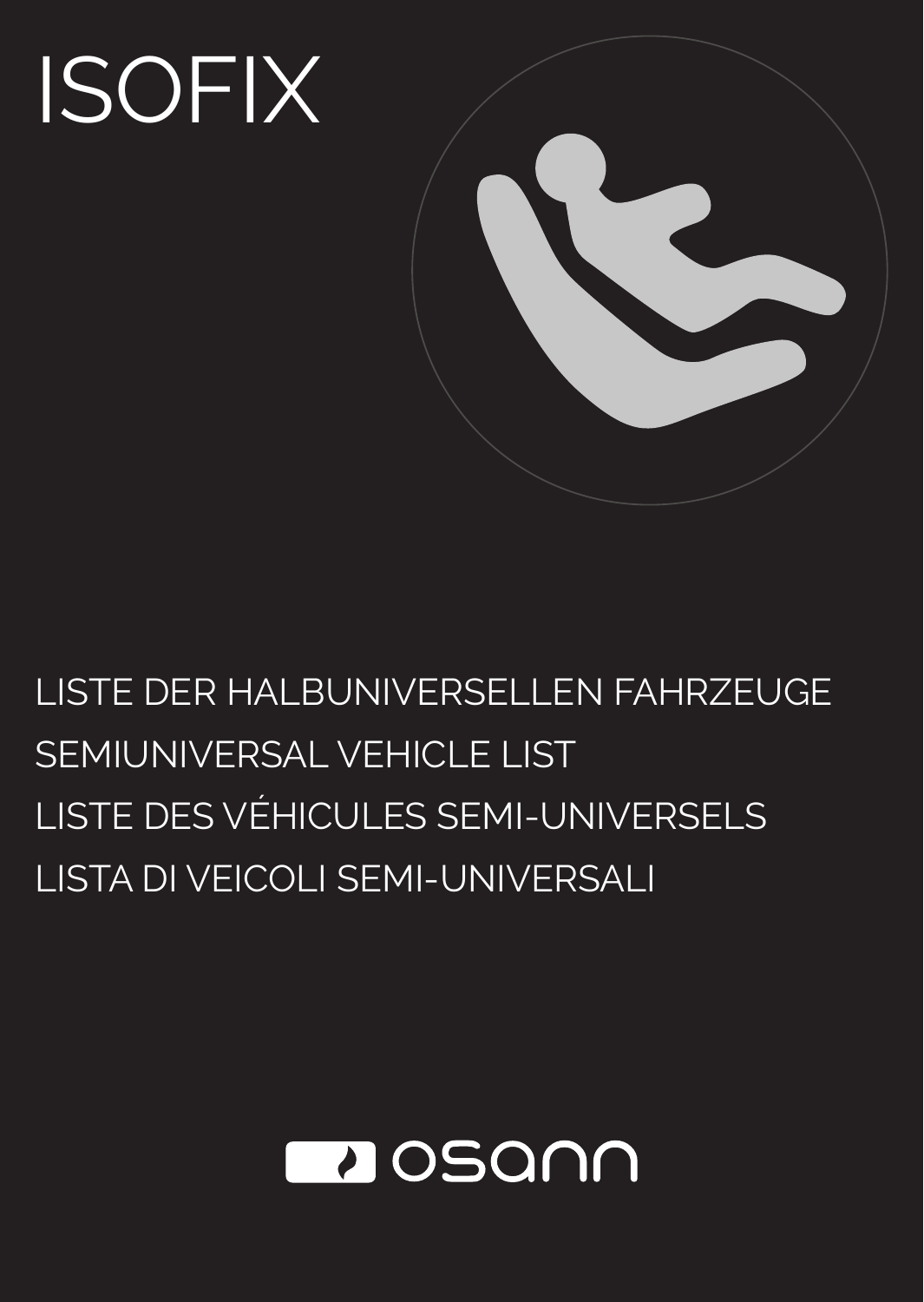# **WARNUNG**

**Unvollständige Liste, dient nur als Referenz, bitte beachten sie die Gebrauchsanweisung oder nehmen sie Kontakt mit dem Fahrzeughersteller auf.**

Falls Ihr Auto auf der Liste aufgeführt wird, garantiert dies nicht, dass Ihr Auto mit dem Isofix-System ausgerüstet ist. Je nach vom Modell Ihres Autos, ist das Isofix-System nur als Erweiterung verfügbar. Bitte überprüfen Sie vor der Installation Ihres Kinderautositzes, ob Ihr Fahrzeug über eine Isofix-Systemverankerung verfügt. Die Befestigung auf dem Rücksitz ist stets vorzuziehen, auch in Fällen, in denen die Straßenverkehrsbestimmungen eine Montage auf dem Vordersitz erlauben. **VERWENDEN SIE DIESEN KIN-DERSITZ NICHT AUF EINEM BEIFAHRERSITZ MIT FRONTAIRBAG!**

**Wenden Sie sich in Zweifelsfällen an den Hersteller des Rückhaltesystems oder an Ihren Händler.**

# **WARNING**

**Non exhaustive list, for reference only, refer to your vehicle manual or contact the vehicle manufacturer.**

Being named on the list does not guarantee that your car is equipped with the Isofix system. Depending on the model of your car the Isofix system may only be available optionally. Please check that your vehicle is equipped with Isofix anchorage points before starting installation of your car seat. Always use the back seat if possible even if the Highway Code stipulates that using the front seat is allowed. **DO NOT USE THIS CHILD SEAT ON A PASSENGER SEAT FITTED WITH AN AIR BAG!**

**If in doubt, contact the manufacturer or retailer of the restraint system.**

# **ATTENTION**

**Liste non exhaustive, pour référence uniquement, vous référer au guide d'utilisation de votre voiture ou vous rapprocher du constructeur automobile.**

Figurer dans cette liste ne garantit pas que votre véhicule est équipé du système Isofix. Suivant le modèle de votre voiture, le système Isofix n'est peut-être disponible qu'en option. Merci de vérifier que votre voiture est bien équipée de points d'ancrage Isofix avant de commencer l'installation de votre siège auto. Toujours privilégier les places assises arrières même lorsque le code de la route autorise une installation à l'avant. **N'UTILISEZ PAS CE SIÈ-GE ENFANT SUR UN SIÈGE PASSAGER**

#### **MUNI D'UN AIRBAG FRONTAL !**

**En cas d'incertitude, contacter le fabricant du dispositif de retenue, ou votre revendeur**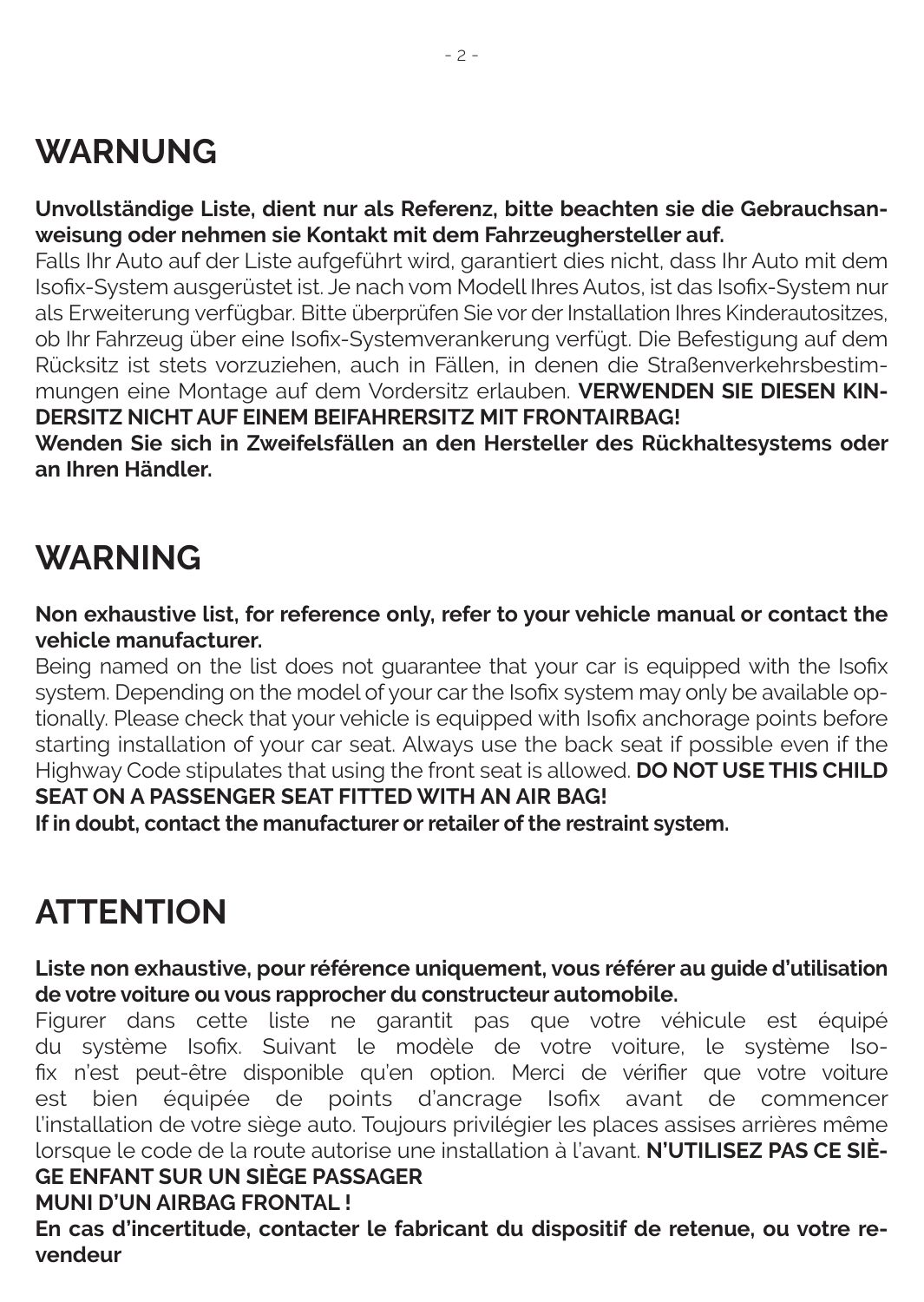# **LET OP**

#### **Geen volledige lijst, alleen ter referentie, raadpleeg de handleiding van uw voertuig of neem contact op met de autofabrikant.**

Autotypes vermeldt op deze lijst hoeven niet uitgerust te zijn met het Isofix systeem. Afhankelijk van het model auto kan het Isofix systeem soms alleen optioneel leverbaar zijn. Controleer of uw voertuig is uitgerust met Isofix bevestigingspunten voordat u het zitje in de auto gaat installeren. Gebruik altijd bij voorkeur de zitplaatsen achterin, zelfs als het verkeersreglement een installatie op de voorste zetel toelaat. **GEBRUIK DIT KINDER-STOELTJE NIET OP ZITPLAATSEN DIE ZIJN UITGERUST MET EEN FRONTALE AIRBAG! Raadpleeg bij twijfel de fabrikant van het kinderzitje of uw kleinhandelaar.**

# **AVVERTENZA**

**Elenco non completo, ma solo indicativo. Vi preghiamo fare riferimento al manuale d'utilizzo della vostra auto o di rivolgervi alla casa automobilistica.**

La presenza, del nome dell'autovettura, nell'elenco non garantisce comunque che sia anche dotata del sistema Isofix. Secondo il modello, in alcune autovetture il sistema Isofix potrebbe essere disponibile soltanto come optional. Verificare che vostra macchina, dove si desidera installarlo, sia dotata del sistema Isofix prima di cominciare l'installazione del seggiolino auto. Privilegiare sempre un'installazione sui sedili posteriori anche quando il codice della strada autorizza un'installazione sul sedile anteriore. **NON UTILIZZARE QUESTO SEGGIOLINO PER BAMBINI SU UN SEDILE PAS-SEGGERI MUNITO DI AIRBAG ANTERIORE!**

**In caso di dubbio, contattare il produttore del dispositivo di ritenuta o il rivenditore.**

# **ADVERTENCIA**

#### **Lista no es exhaustiva. Solo para referencia. Consultar el manual de utilización o el fabricante de vuestro automóvil.**

Que su coche esté en la lista no garantiza que su coche esté equipado con sistema Isofix. Dependiendo del modelo de coche el sistema Isofix puede ser opcional. Verifique que su coche está equipado con puntos de anclaje Isofix antes de instalar la silla auto. Priorice siempre los asientos traseros aunque en el código de circulación se autorice la instalación del dispositivo en los asientos delanteros. **NO UTILICE ESTA SILLA PARA NIÑOS EN UN ASIENTO DE PASAJERO QUE CUENTE CON AIRBAG FRONTAL! En caso de duda, póngase en contacto con el fabricante del dispositivo de retención o con su distribuidor.**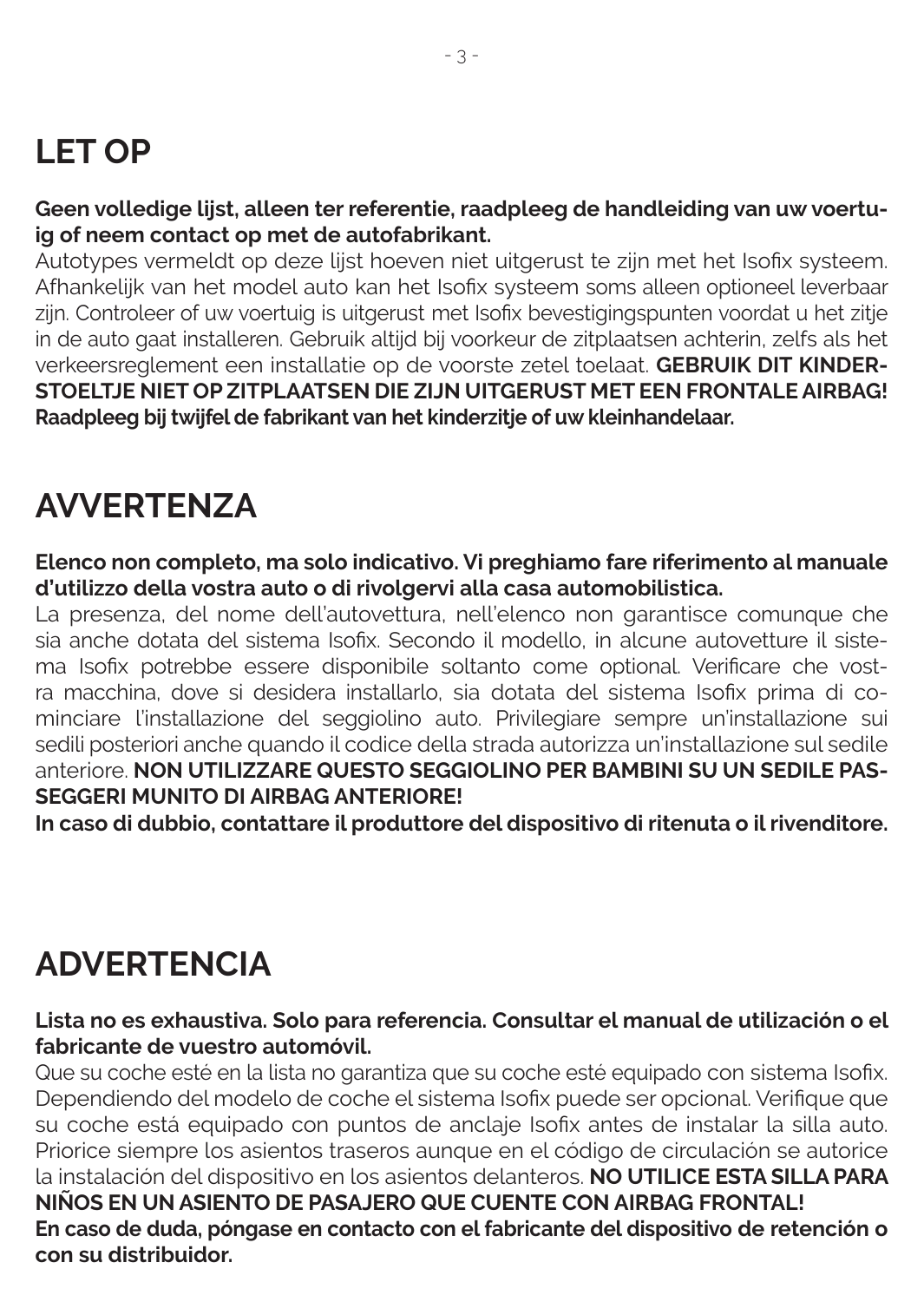# **AVISO**

#### **Lista não exaustiva. Somente para referencia. Consultar o manual de utilização ou o fabricante do seu automóvel.**

O facto de figurar nesta lista não significa que o seu veiculo esteja equipado com o sistema Isofix. Dependendo do modelo da sua viatura, o sistema Isofix, poderá estar disponivel apenas como opção. Terá que verificar se a sua viatura está equipada com os pontos de fixação Isofix, antes de iniciar a instalação da sua cadeira auto. Privilegie sempre os lugares de trás, ainda que o código e a estrada autorizem a instalação à frente. **NUNCA UTILIZAR ESTA CADEIRINHA DE CRIANÇA NO LUGAR DO PASSAGEIRO DA FRENTE SE ESTIVER EQUIPADO COM AIRBAG FRONTAL!**

**Em caso de dúvida, contacte o fabricante do dispositivo de retenção ou o revendedor.**

## **POSITIONS**



Y = Baujahr / Year of manufacture / Année de construction / Bouwjaar / Anno di costruzione / Año de fabricación / Ano de construção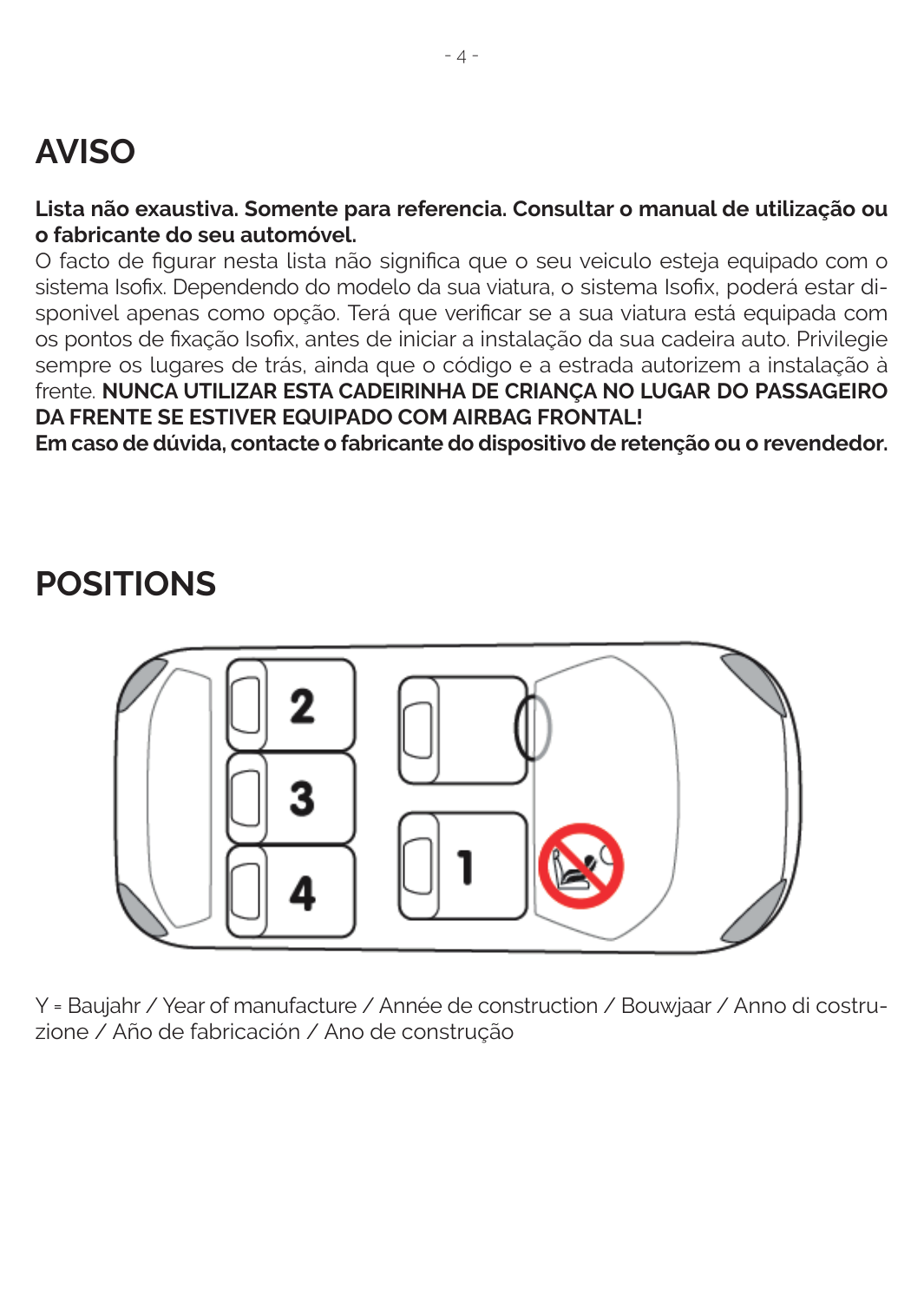|                    | Y       | <b>Positions</b> |
|--------------------|---------|------------------|
| <b>ALFA ROMEO</b>  |         |                  |
| 147                | 2001+   | 2, 4             |
| 156                | 1997+   | 2, 4             |
| 156 Cross Wagon Q4 | 2004+   | 2, 4             |
| 159                | 2006+   | 2, 4             |
| <b>AUDI</b>        |         |                  |
| A <sub>2</sub>     | 2000+   | 2, 4             |
| A <sub>3</sub>     | 1997+   | 2, 4             |
| A3                 | $2003+$ | 1, 2, 4          |
| A4, S4, RS4        | 2002+   | 1, 2, 4          |
| A5 Coupé           | 2007+   | 1, 2, 4          |
| A6, S6, RS4        | 2004+   | 1, 2, 4          |
| A8, S8             | 2002+   | 2, 4             |
| Q <sub>5</sub>     | 2008+   | 1, 2, 4          |
| $\mathsf{Q}7$      | 2006+   | 1, 2, 4          |
| <b>BMW</b>         |         |                  |

| $\mathbf{1}$    | 2005+   | 2, 4    |
|-----------------|---------|---------|
| 1 Coupé, Cabrio | 2008+   | 1, 2, 4 |
| 3               | 1998+   | 2, 4    |
| 5               | $2004+$ | 2, 4    |
| 6 Coupé, Cabrio | 2004+   | 2, 4    |
| $\overline{7}$  | 2001+   | 2, 4    |
| $X_3$           | 2004+   | 2, 4    |
| X <sub>5</sub>  | 1999+   | 2, 4    |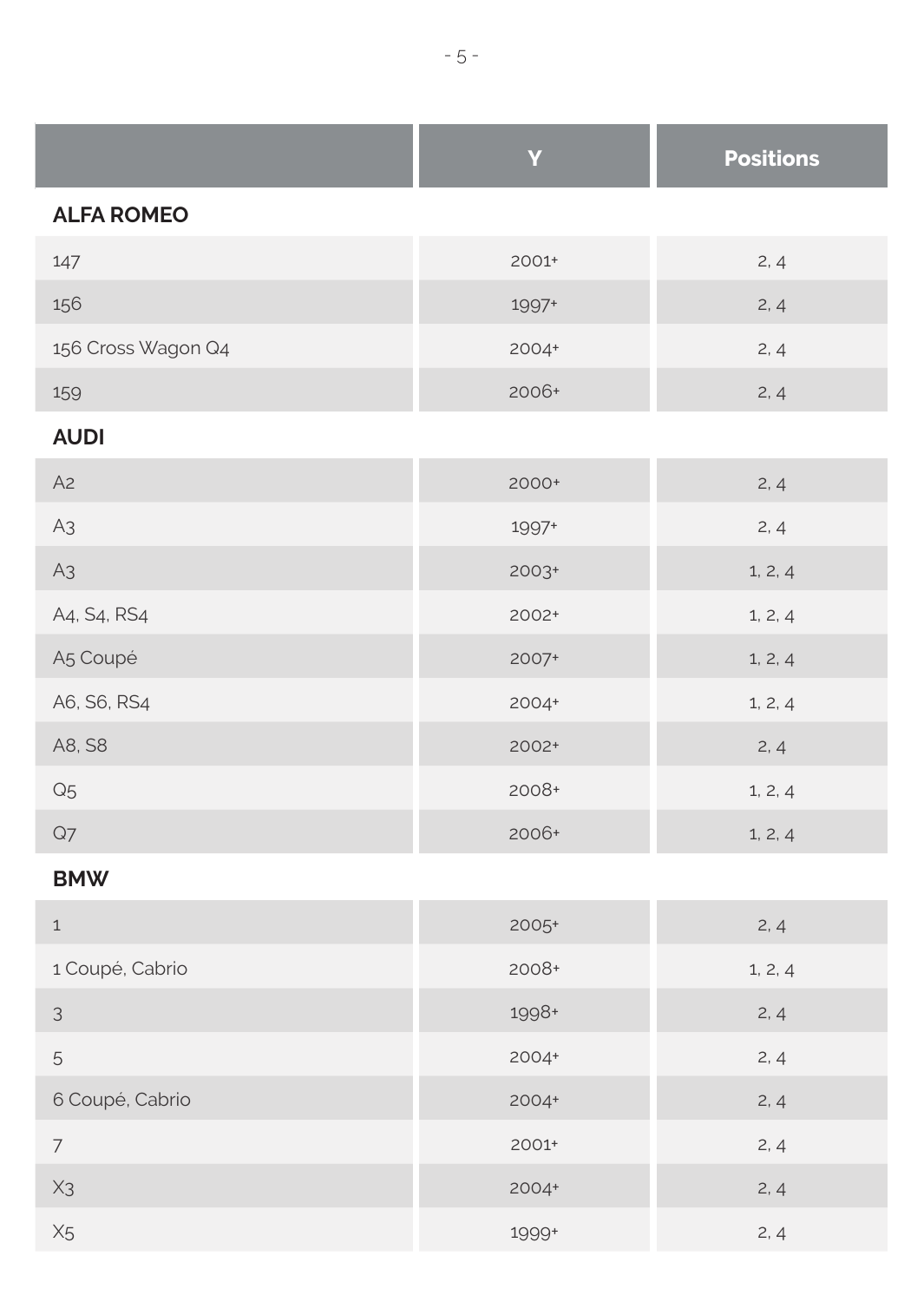|                           | Y     | <b>Positions</b> |
|---------------------------|-------|------------------|
| <b>BMW</b>                |       |                  |
| X6                        | 2008+ | 2, 4             |
| <b>CHEVROLET - DAEWOO</b> |       |                  |
| Aveo                      | 2006+ | 2, 4             |
| Captiva                   | 2006+ | 2, 4             |
| Epica                     | 2006+ | 2, 4             |
| <b>HHR</b>                | 2006+ | 2, 4             |
| Kalos                     | 2004+ | 2, 4             |
| Lacetti                   | 2004+ | 2, 4             |
| Matiz                     | 2004+ | 2, 4             |
| Nubira Combi              | 2004+ | 2, 4             |
| Tacuma                    | 2000+ | 2, 4             |
| <b>CHRYSLER</b>           |       |                  |
| 300C                      | 2004+ | 2, 4             |
| <b>Grand Voyager</b>      | 2001+ | 2, 4             |
| PT Cruiser                | 2000+ | 2, 4             |
| Sebring                   | 2003+ | 2, 4             |
| Voyager                   | 2001+ | 2, 4             |
| <b>CITROËN</b>            |       |                  |
| Berlingo I & II           | 1999+ | 3                |
| Berlingo III              | 2008+ | 1, 2, 4          |
| C-Crosser                 | 2007+ | 2, 4             |
| C <sub>1</sub>            | 2007+ | 2, 4             |
| C <sub>2</sub>            | 2004+ | 2, 4             |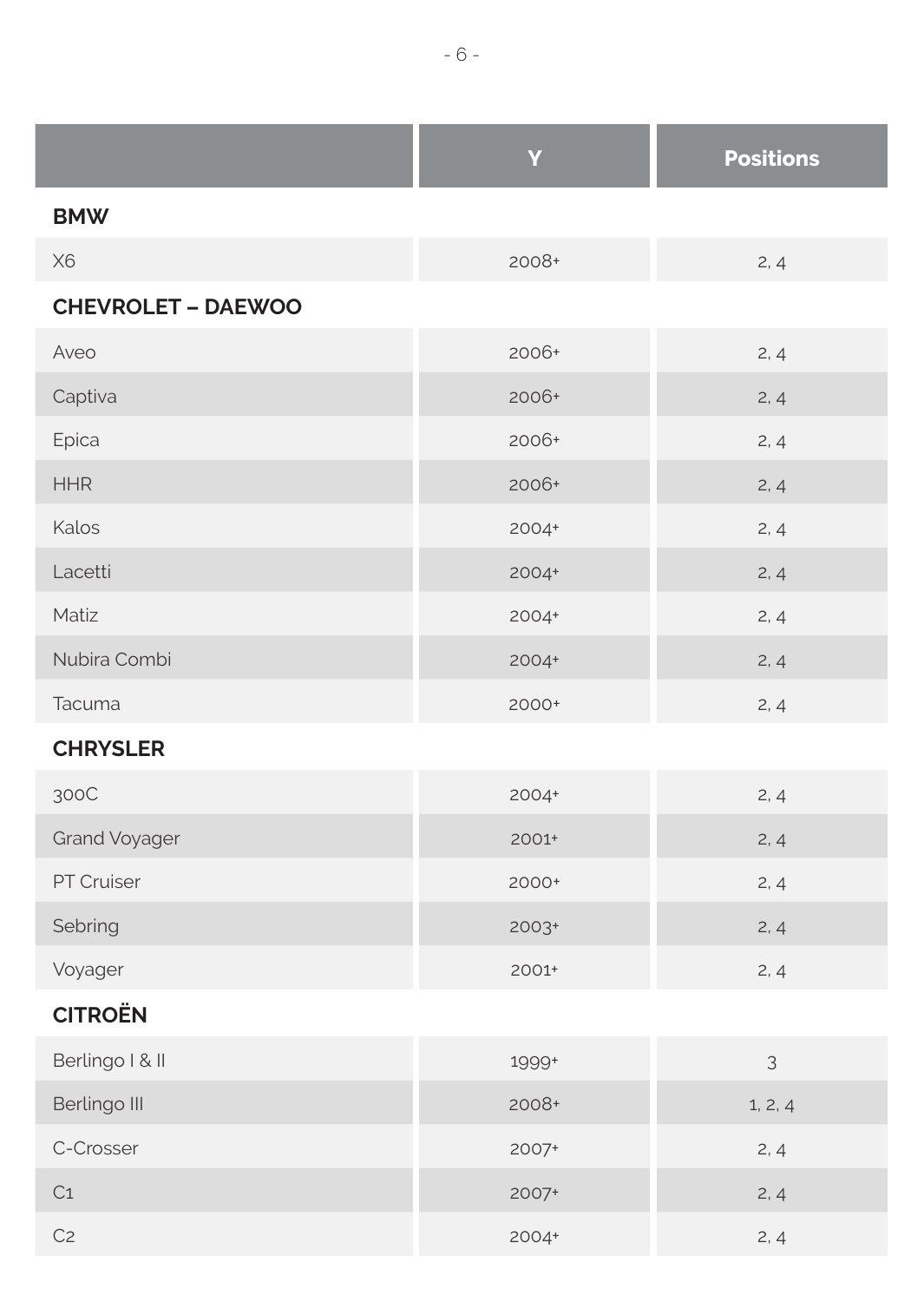|                        | Y       | <b>Positions</b> |
|------------------------|---------|------------------|
| <b>CITROËN</b>         |         |                  |
| C <sub>3</sub>         | 2004+   | 2, 4             |
| C <sub>3</sub> Pluriel | $2003+$ | 2, 4             |
| C <sub>4</sub>         | 2004+   | 2, 4             |
| C4 Grand Picasso       | 2006+   | 1, 2, 3, 4       |
| Picasso                | 2007+   | 2, 4             |
| C <sub>5</sub>         | 2001+   | 2, 4             |
| C5 Break               | 2000+   | 2, 4             |
| C6                     | 2005+   | 2, 4             |
| C8                     | $2003+$ | 2, 4             |
| Xsara Picasso          | 1999+   | 2, 4             |
| <b>DACIA</b>           |         |                  |
| Logan MCV              | 2004+   | 2, 4             |
| Sandero                | 2008+   | 2, 4             |
| <b>DAIHATSU</b>        |         |                  |
| Copen Cabrio           | 2002+   | 2, 4             |
| Cuore                  | 2007+   | 2, 4             |
| Materia                | 2006+   | 2, 4             |
| Sirion                 | 2004+   | 2, 4             |
| Terios                 | 1997+   | 2, 4             |
| <b>Trevis</b>          | 2004+   | 2, 4             |
| <b>DODGE</b>           |         |                  |
|                        |         |                  |

| Avenger | 2007+ | 2, 4 |
|---------|-------|------|
| Caliber | 2006+ | 2, 4 |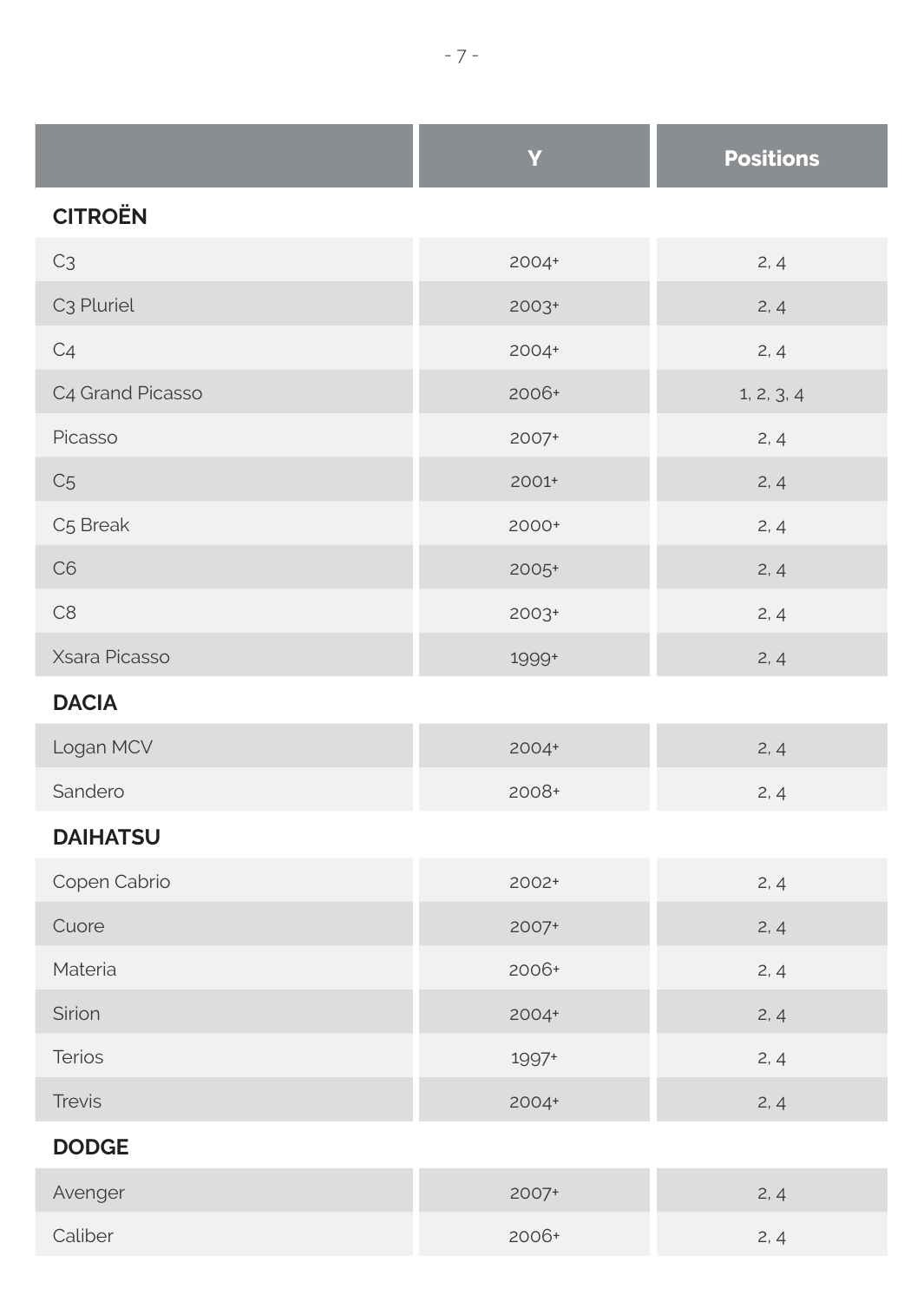|              | Ÿ     | <b>Positions</b> |
|--------------|-------|------------------|
| <b>DODGE</b> |       |                  |
| Durango      | 2004+ | 2, 4             |
| Journey      | 2008+ | 2, 4             |
| Nitro        | 2006+ | 2, 4             |
| <b>FIAT</b>  |       |                  |
| 500          | 2007+ | 2, 4             |
| Bravo        | 2007+ | 2, 4             |
| Croma        | 2005+ | 2, 4             |
| Doblò        | 2001+ | $\mathfrak{Z}$   |
| Fiorino Qubo | 2008+ | 2, 4             |
| Grande Punto | 2005+ | 2, 4             |
| Idea         | 2003+ | 2, 4             |
| Multipla     | 2004+ | 2, 4             |
| Panda        | 2003+ | 2, 4             |
| Sedici       | 2006+ | 2, 4             |
|              |       |                  |

Stilo 2001+ 2, 4

#### **FORD**

| C-MAX        | $2003+$ | 2, 4    |
|--------------|---------|---------|
| Fiesta       | 2002+   | 2, 4    |
| <b>Focus</b> | 2004+   | 2, 4    |
| Fusion       | $2003+$ | 2, 4    |
| Galaxy       | 2004+   | 2, 4    |
| Galaxy       | 2006+   | 2, 3, 4 |

Ulysse 2003+ 2, 4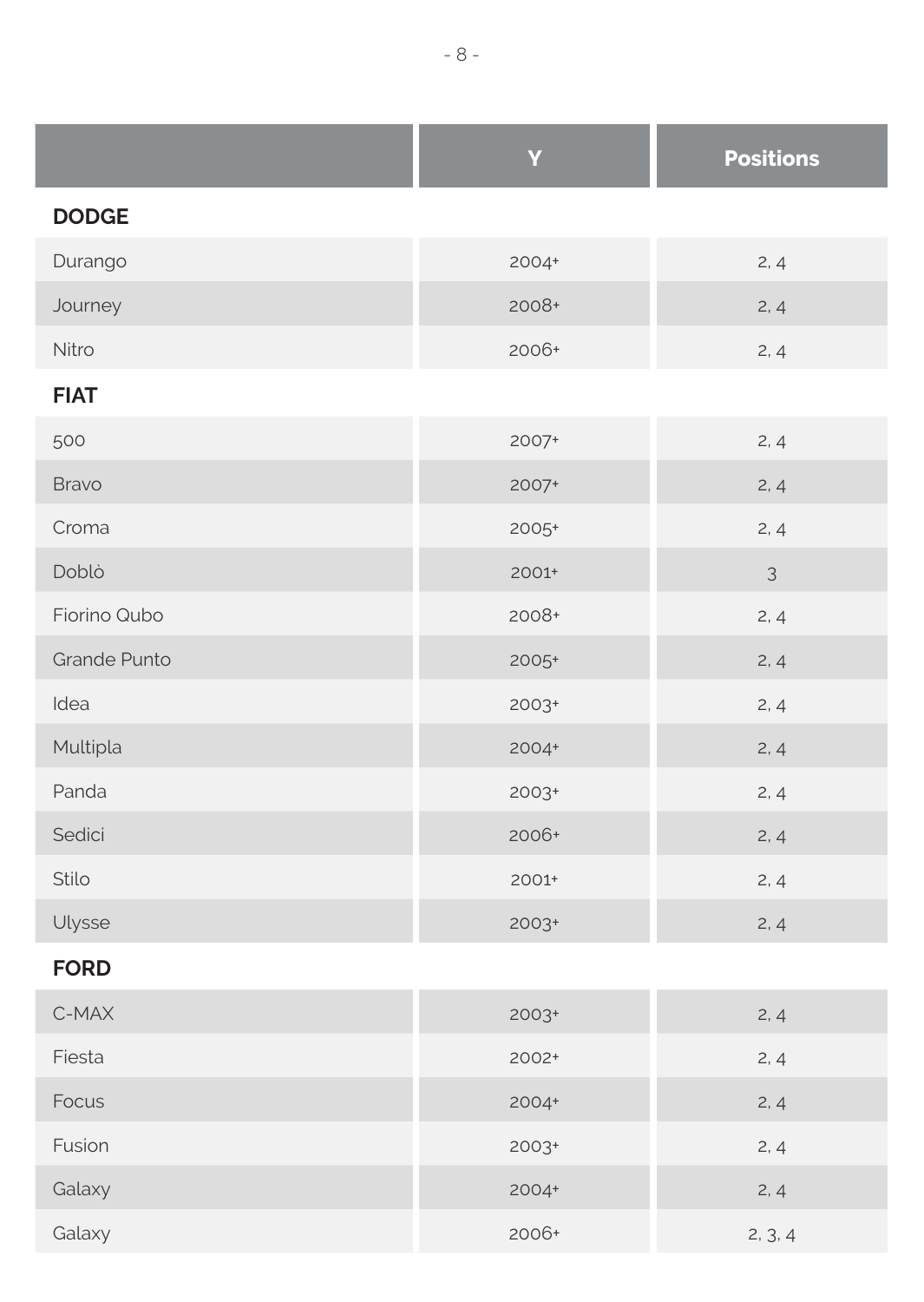|                | Y       | <b>Positions</b> |
|----------------|---------|------------------|
| <b>FORD</b>    |         |                  |
| Ka             | 2002+   | 2, 4             |
| Kuga           | 2008+   | 2, 4             |
| Maverick       | 2005+   | 2, 4             |
| Mondeo         | 2004+   | 2, 4             |
| Mondeo Combi   | 2000+   | 2, 4             |
| S-Max          | 2006+   | 2, 4             |
| <b>HONDA</b>   |         |                  |
| Accord         | 2002+   | 2, 4             |
| Civic          | 2006+   | 2, 4             |
| CR-V           | $2005+$ | 2, 4             |
| FR-V           | 2004+   | 1, 2, 4          |
| Jazz           | 2001+   | 2, 4             |
| Legend         | 2006+   | 2, 4             |
| <b>HYUNDAI</b> |         |                  |
| Accent         | 2006+   | 2, 4             |
| Getz           | 2002+   | 2, 4             |
| Grandeur       | $2005+$ | 2, 4             |
| i10            | 2008+   | 2, 4             |
| i20            | 2009+   | 2, 4             |
| i30            | 2007+   | 2, 4             |
| Matrix         | 2002+   | 2, 4             |
| Santa Fe       | 2002+   | 2, 4             |
| Sonata         | 2001+   | 2, 4             |

and the control

and the company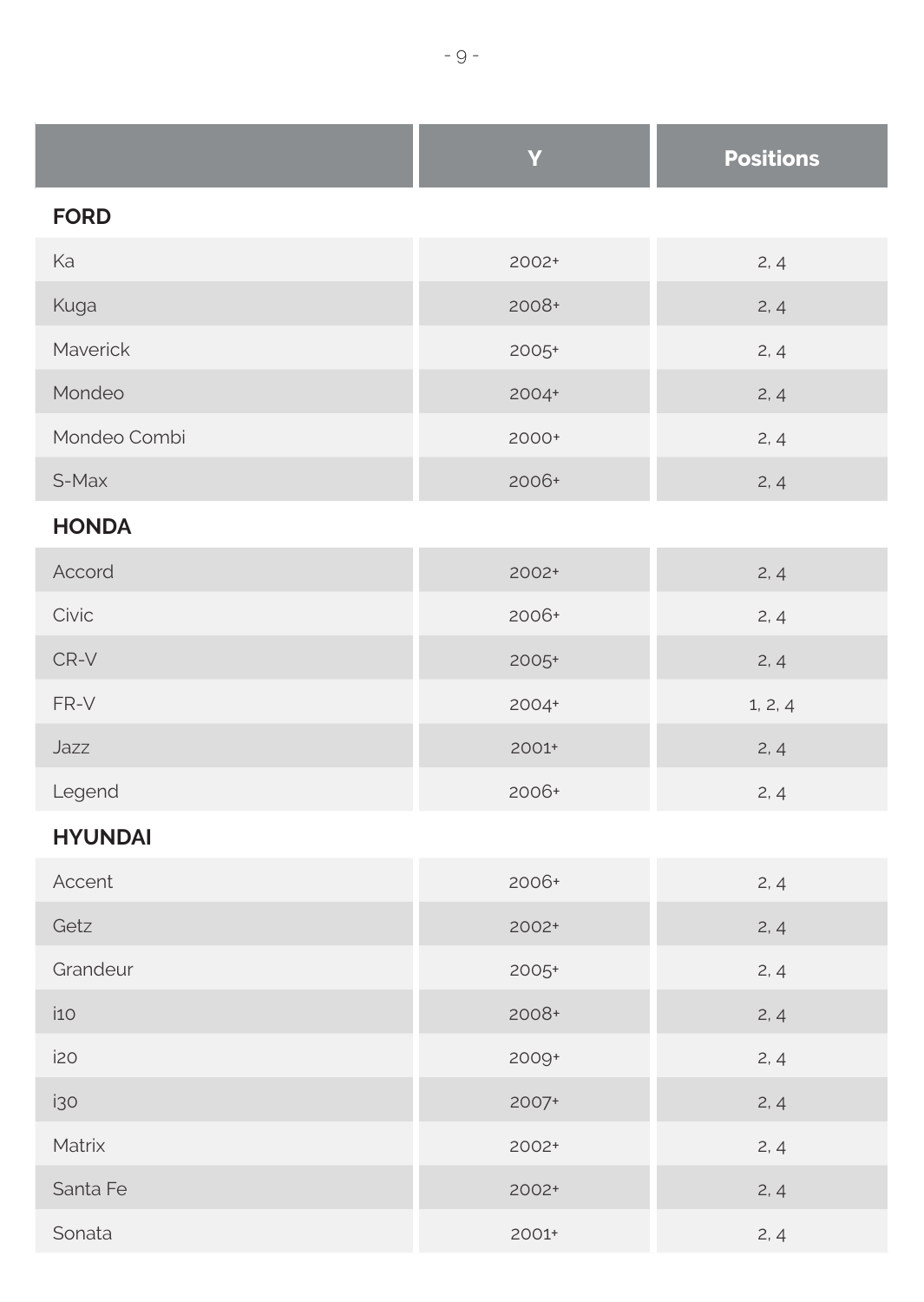|                       | Y       | <b>Positions</b> |
|-----------------------|---------|------------------|
| <b>HYUNDAI</b>        |         |                  |
| Terracan              | 2002+   | 2, 4             |
| Tucson                | 2004+   | 2, 4             |
| <b>JEEP</b>           |         |                  |
| Cherokee              | $2002+$ | 2, 4             |
| Commander             | 2006+   | 2, 4             |
| Compass               | 2007+   | 2, 4             |
| <b>Grand Cherokee</b> | 2008+   | 2, 4             |
| Patriot               | 2007+   | 2, 4             |
| Wrangler              | 1998+   | 2, 4             |
| <b>KIA</b>            |         |                  |
| Carens                | 2006+   | 2, 4             |
| Carnival              | 2006+   | 2, 4             |
| Cee'd                 | 2007+   | 2, 4             |
| Creato                | 2004+   | 2, 4             |
| Magentis              | 2002+   | 2, 4             |
| Opirus                | 2003+   | 2, 4             |
| Picanto               | 2004+   | 2, 4             |
| Pro Cee'd             | 2006+   | 2, 4             |
| Rio                   | 2005+   | 2, 4             |
| Sedona                | 2006+   | 2, 4             |
| Sorento               | 2002+   | 2, 4             |
| Soul                  | 2009+   | 2, 4             |
| Sportage              | 2004+   | 2,44             |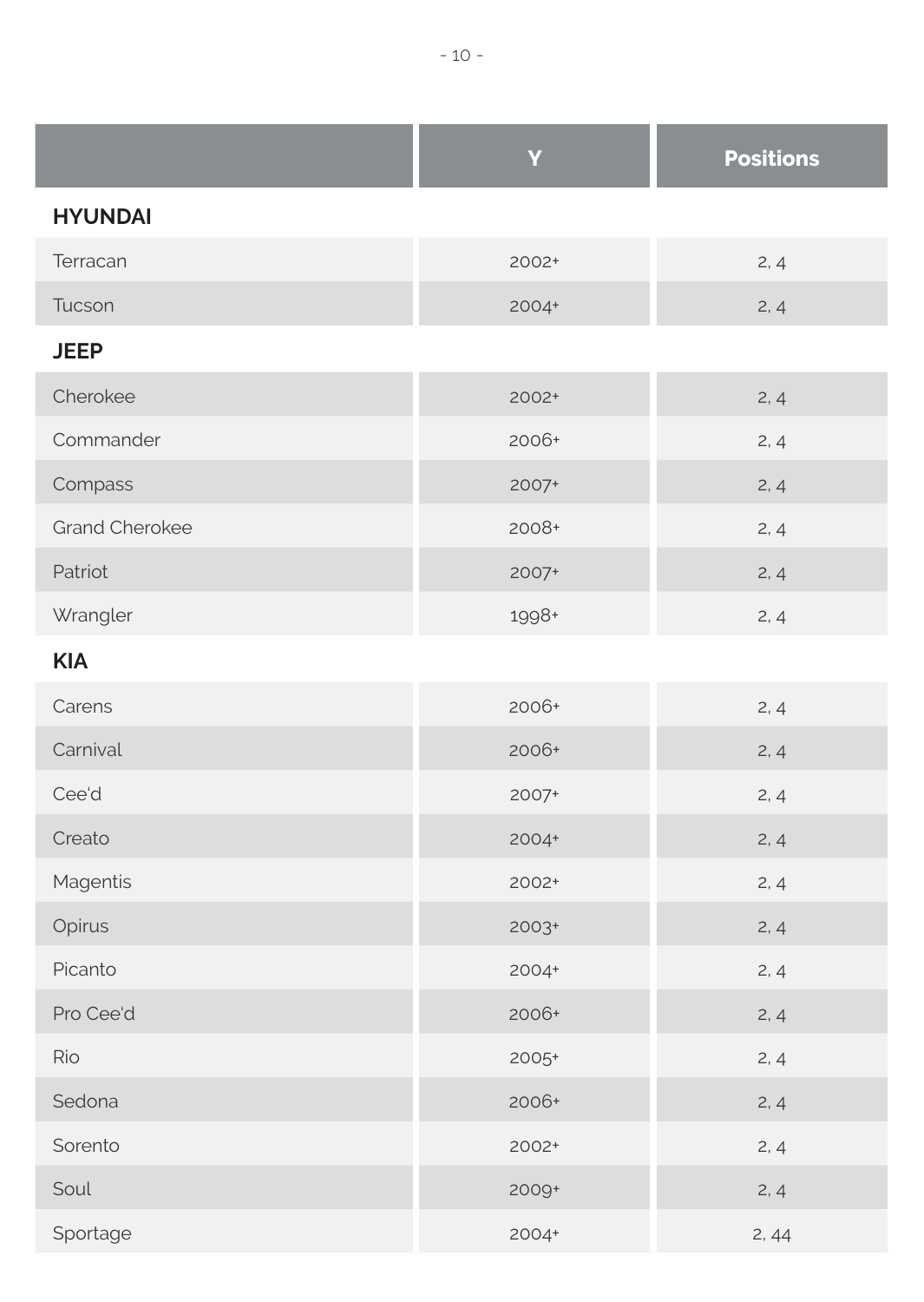|                   | Y       | <b>Positions</b> |
|-------------------|---------|------------------|
| <b>LANCIA</b>     |         |                  |
| Delta             | 2008+   | 2, 4             |
| Musa              | 2004+   | 2, 4             |
| Phedra            | 2003+   | 2, 4             |
| <b>Thesis</b>     | 2002+   | 2, 4             |
| Ypsilon           | $2003+$ | 2, 4             |
| <b>LAND ROVER</b> |         |                  |
| Defender          | 2007+   | 2, 4             |
| Discovery 3       | 2004+   | 2, 4             |
| Freelander        | 2006+   | 2, 4             |
| Range Rover       | 2002+   | 2, 4             |
| <b>LEXUS</b>      |         |                  |
| GS 300, 450h      | 2000+   | 2, 4             |
| IS 200, 300       | 2001+   | 2, 4             |
| IS 250, 220d, F   | 2005+   | 2, 4             |
| LS 460, 600h      | 2006+   | 2, 4             |
| RX 300, 350, 400h | 2003+   | 2, 4             |
| <b>MAZDA</b>      |         |                  |
| $\overline{c}$    | 2007+   | 2, 4             |
| 3                 | 2003+   | 2, 4             |
| 5                 | 2005+   | 2, 4             |
| 6                 | 2002+   | 2, 4             |
| <b>MPV</b>        | 1999+   | 2, 4             |
| Premacy           | 1999+   | 2, 4             |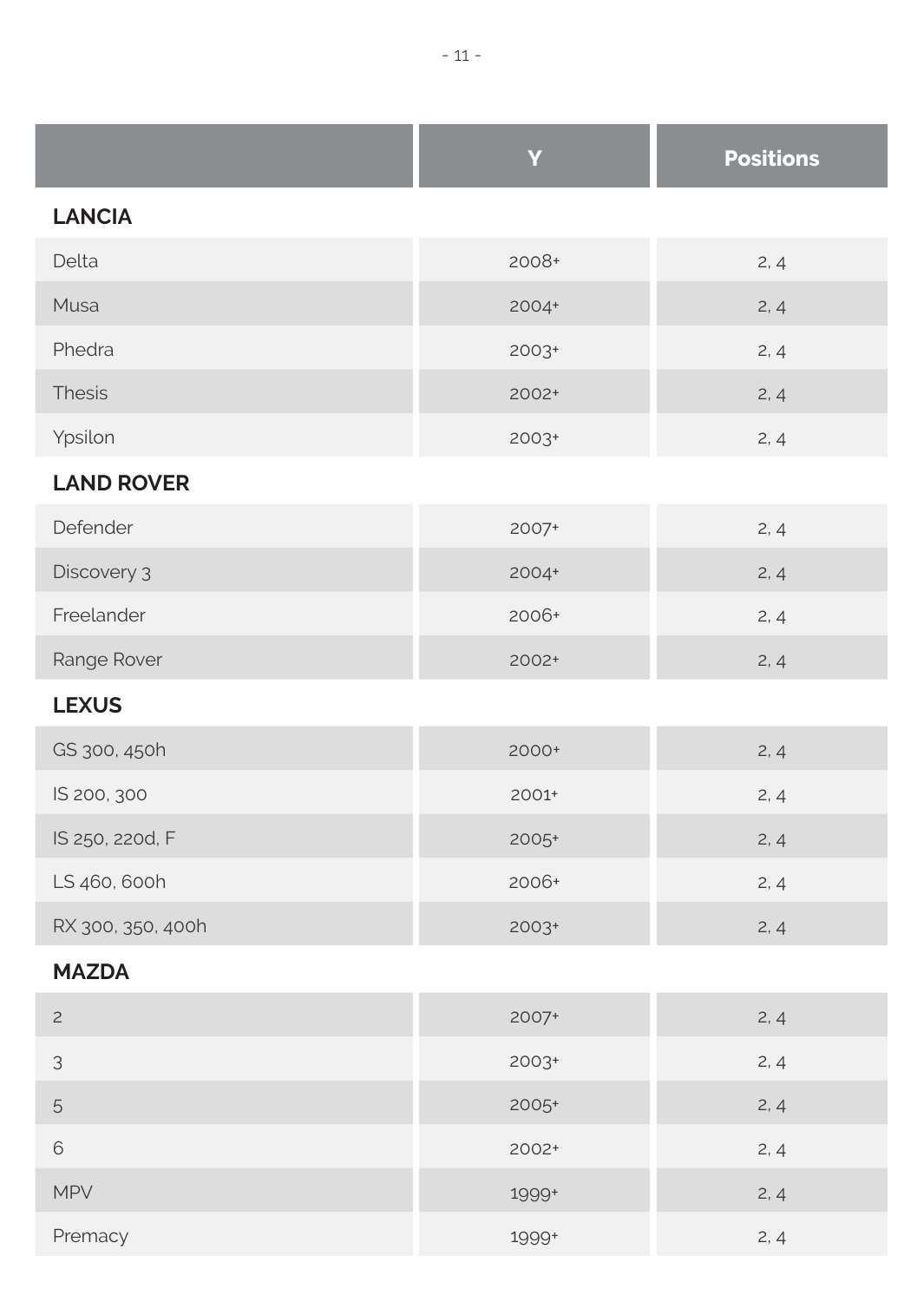|                      | Y     | <b>Positions</b> |
|----------------------|-------|------------------|
| <b>MERCEDES BENZ</b> |       |                  |
| А                    | 2005+ | 2, 4             |
| B                    | 2005+ | 2, 4             |
| $\mathsf C$          | 2000+ | 2, 4             |
| CLC Sportcoupé       | 2008+ | 2, 4             |
| CLK (W209)           | 2002+ | 2, 4             |
| E                    | 2002+ | 2, 4             |
| GL                   | 2006+ | 2, 4             |
| GLK                  | 2008+ | 2, 4             |
| M                    | 1997+ | 2, 4             |
| $\mathsf{R}$         | 2005+ | 2, 4             |
| S                    | 2002+ | 2, 4             |
| Vaneo                | 2001+ | 2, 3, 4          |
| Viano (FUN)          | 2007+ | 2, 3, 4          |
| <b>MINI</b>          |       |                  |
| <b>MINI</b>          | 2001+ | 2, 4             |
| MINI Cabrio          | 2009+ | 2, 4             |
| MINI Clubman         | 2007+ | 2, 4             |
| <b>MITSUBISHI</b>    |       |                  |
| Colt                 | 2005+ | 2, 4             |
| Grandis              | 2004+ | 2, 4             |
| L <sub>200</sub>     | 2006+ | 2, 4             |
|                      |       |                  |

 $L$ ancer 2003+ 2, 4 Outlander 2006+ 2, 4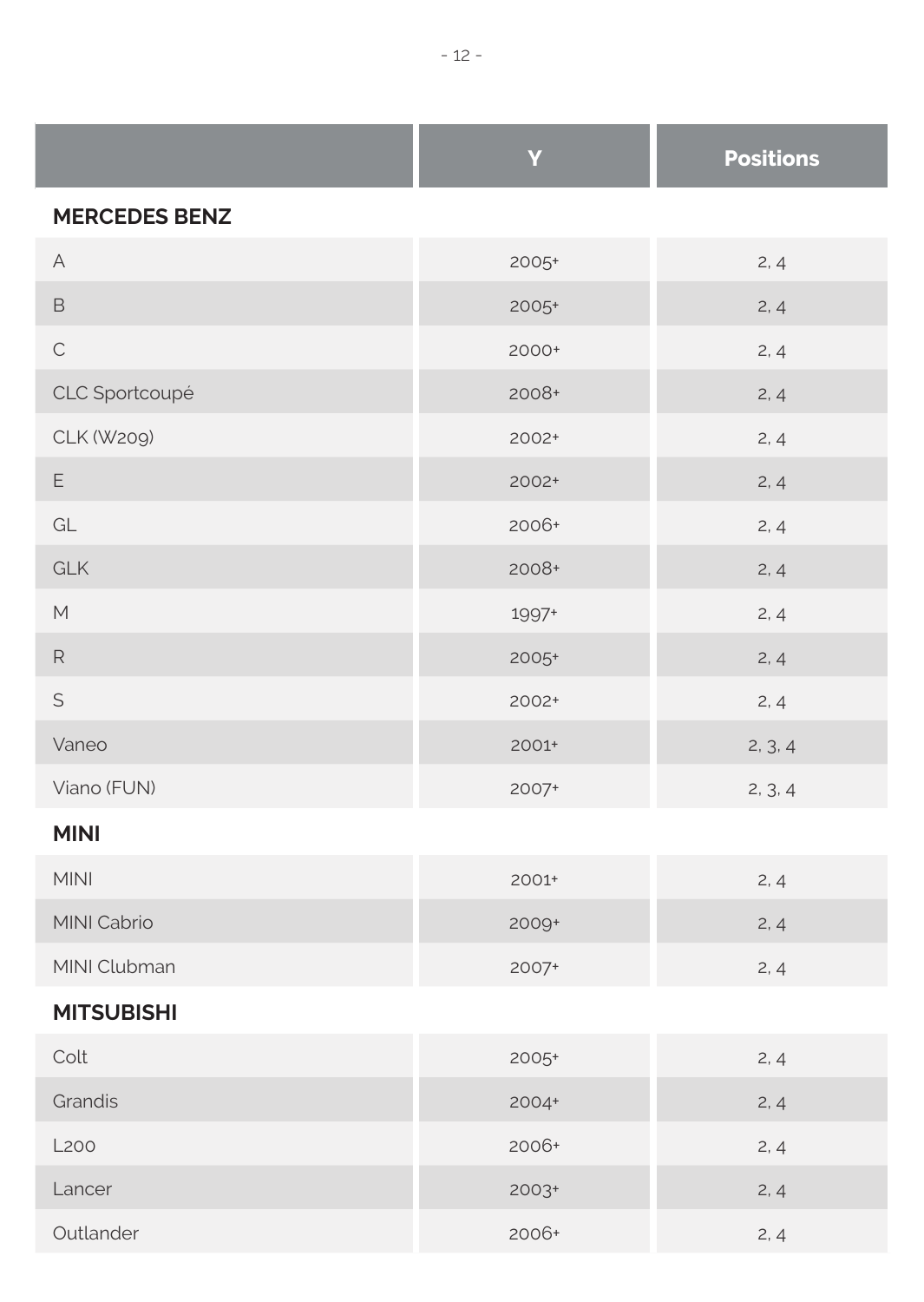|                   | Ÿ       | <b>Positions</b> |
|-------------------|---------|------------------|
| <b>MITSUBISHI</b> |         |                  |
| Pajero            | 2001+   | 2, 4             |
| <b>NISSAN</b>     |         |                  |
| Almera            | 2000+   | 2, 4             |
| Almera Tino       | 2000+   | 2, 4             |
| Micra             | $2003+$ | 2, 4             |
| Murano            | $2003+$ | 2, 4             |
| Navara            | 2006+   | 2, 4             |
| Note              | 2006+   | 2, 4             |
| Pathfinder        | 2006+   | 2, 4             |
| Primastar         | 2001+   | 2, 4             |
| Primera           | 2002+   | 2, 4             |
| Qashqai           | 2007+   | 2, 4             |
| Tiida             | 2004+   | 2, 4             |
| X-Trail           | 2002+   | 2, 4             |
| <b>OPEL</b>       |         |                  |
| Aglia             | 2002+   | 2, 4             |
| Antara            | 2006+   | 2, 4             |
| Astra             | 2004+   | 2, 4             |
| Astra Twin Top    | 2006+   | 2, 4             |

Signum 2003+ 1, 2, 4

Corsa 2000+ 2, 4

Insignia 2008+ 2, 4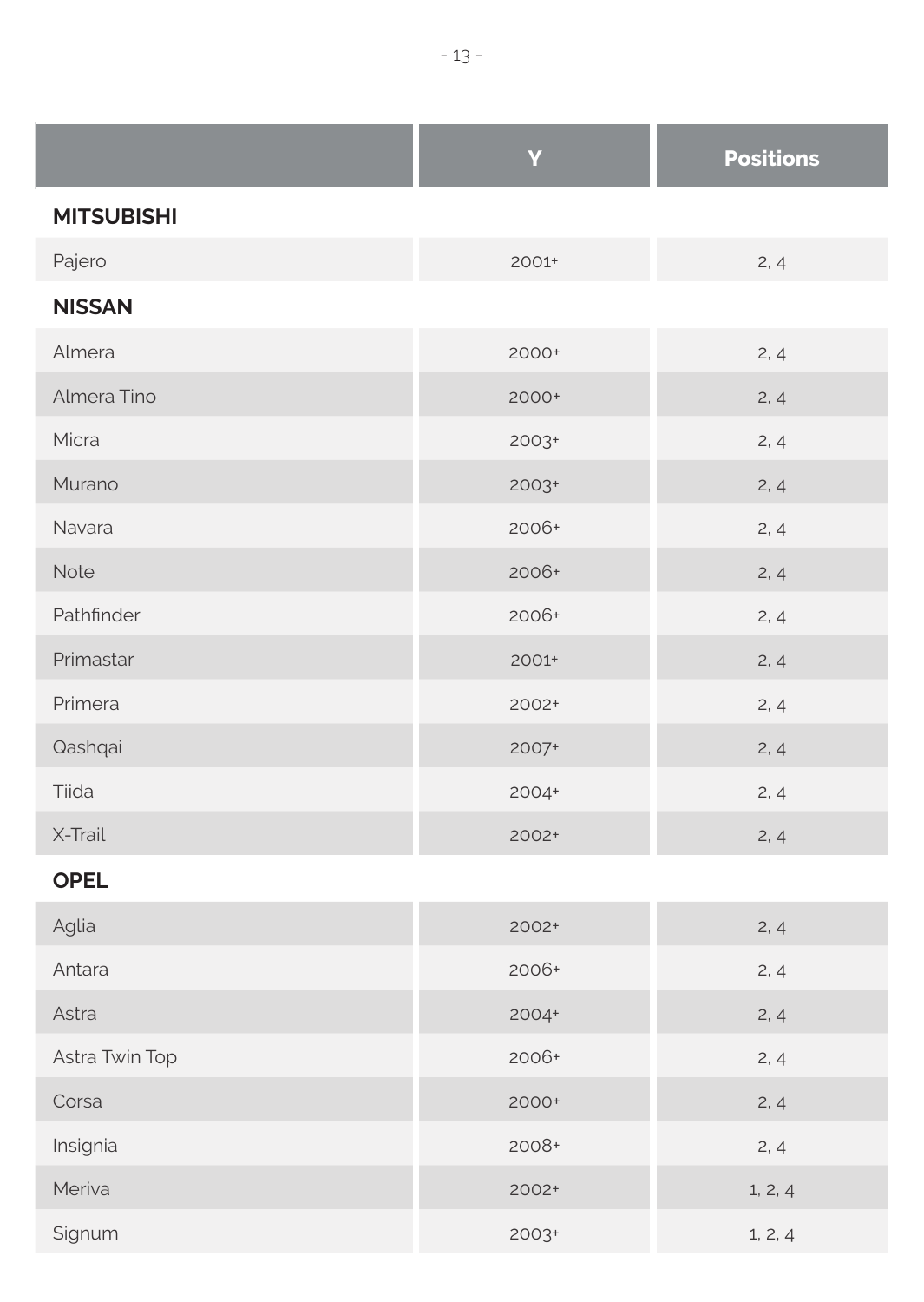|                | Y       | <b>Positions</b> |
|----------------|---------|------------------|
| <b>OPEL</b>    |         |                  |
| Vectra         | 2002+   | 1, 2, 4          |
| Zafira         | 1999+   | 2, 4             |
| Zafira         | 2005+   | 1, 2, 4          |
| Zafira         | 2008+   | 2, 4             |
| <b>PEUGEOT</b> |         |                  |
| 107            | $2005+$ | 2, 4             |
| 1007           | $2005+$ | 2, 4             |
| 206            | 2000+   | 2, 4             |
| 206 CC         | 2000+   | $1\,$            |
| 207            | 2006+   | 2, 4             |
| 307            | 2001+   | 2, 4             |
| 307 CC         | 2003+   | 2, 4             |
| 307 SW         | 2001+   | 2, 4             |
| 308            | 2007+   | 2, 4             |
| 308 SW         | 2007+   | 1, 2, 3, 4       |
| 407            | 2004+   | 2, 4             |
| 407 coupé      | 2006+   | 2, 4             |
| 4007           | 2007+   | 2, 4             |
| 5008           | 2009+   | 2, 4             |
| 607            | 2000+   | 2, 4             |
| 807            | 2003+   | 2, 4             |
| Partner        | 2004+   | 2, 3, 4          |
| Partner Teepee | 2008+   | 1, 2, 4          |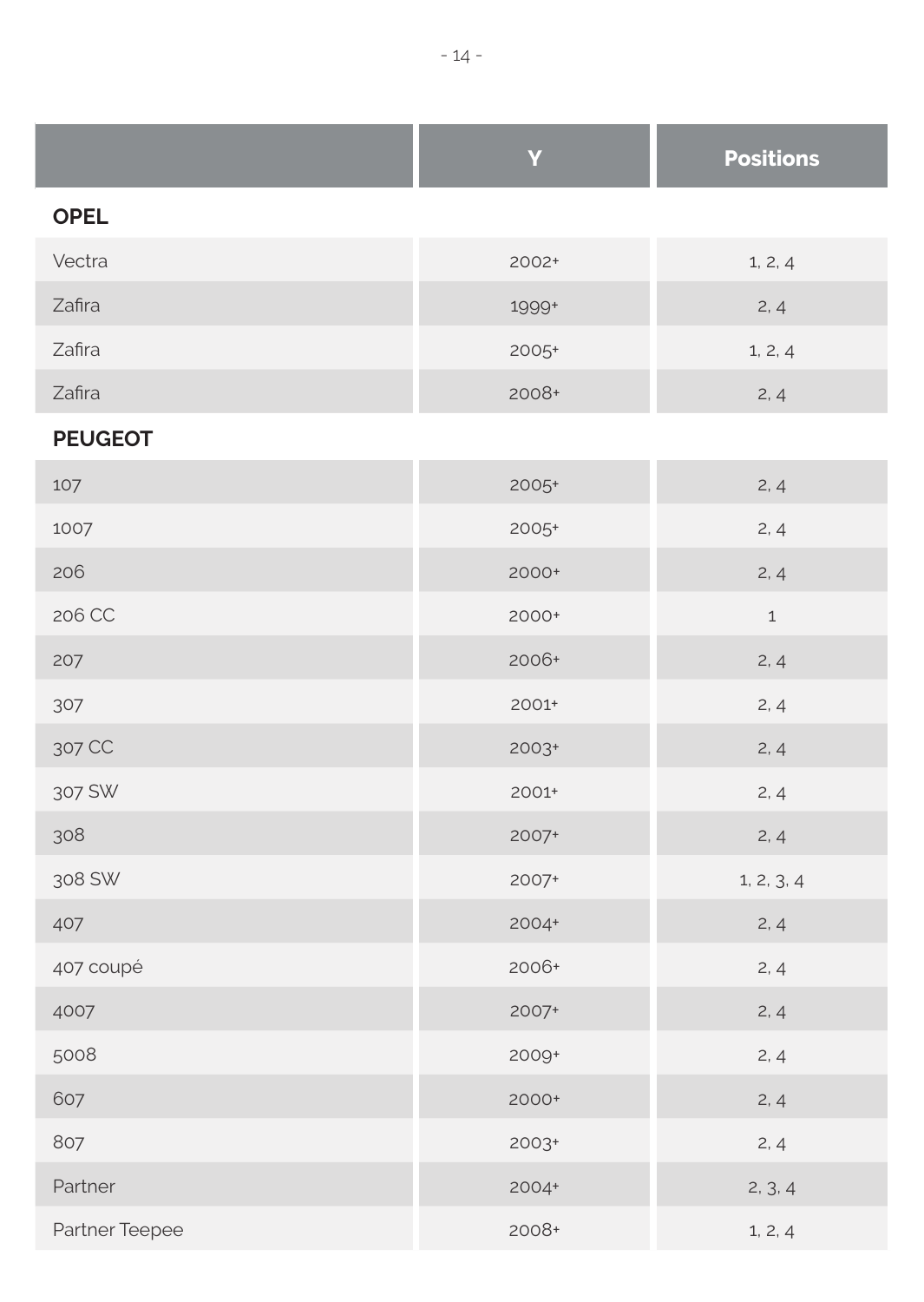|                           | Y       | <b>Positions</b> |
|---------------------------|---------|------------------|
| <b>RENAULT</b>            |         |                  |
| Clio                      | 1998+   | 2, 4             |
| Clio                      | 2005+   | 1, 2, 4          |
| Espace / Grand Espace     | 2000+   | 2, 3, 4          |
| Kangoo                    | 1999+   | $\mathfrak{Z}$   |
| Kangoo                    | 2008+   | 1, 2, 4          |
| Koleos                    | 2008    | 2, 4             |
| Laguna                    | 2001+   | 2, 4             |
| Mégane                    | 1999+   | 1, 2, 4          |
| Mégane Coupé-Cabrio       | 2003+   | 2, 4             |
| Modus, Grand Modus        | 2004+   | 1, 2, 4          |
| Scénic, Grand Scénic      | $2003+$ | 1, 2, 4          |
| Scénic III                | 2009+   | 2, 3, 4          |
| Twingo                    | 2008+   | 1, 2, 4          |
| <b>Vel Satis</b>          | $2002+$ | 2, 4             |
| <b>SAAB</b>               |         |                  |
| $9 - 3$                   | 2002+   | 2, 4             |
| $9 - 5$                   | 1997+   | 2, 4             |
| <b>SEAT</b>               |         |                  |
| Alhambra                  | 1998+   | 2, 4             |
| Alhambra                  | 2004+   | 2, 3, 4          |
| Altea FR / XL / Freetrack | 2004+   | 2, 4             |
| Arosa                     | 1998+   | 2, 4             |
| Cordoba                   | 1999+   | 2, 4             |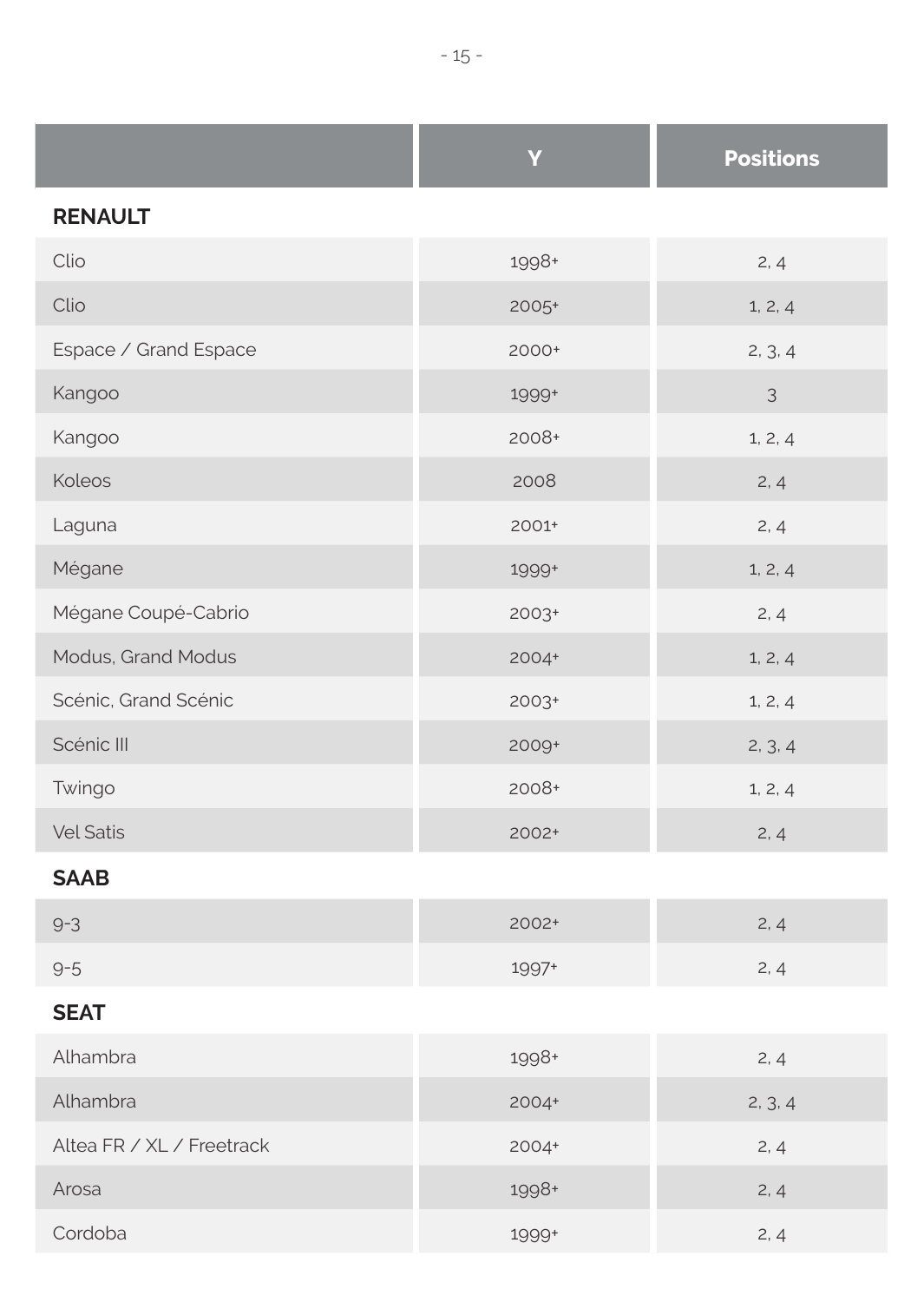|               | Ÿ       | <b>Positions</b> |
|---------------|---------|------------------|
| <b>SEAT</b>   |         |                  |
| Exeo          | 2009+   | 2, 4             |
| Ibiza         | 2002+   | 2, 4             |
| Leon          | 1998+   | 2, 4             |
| Toledo        | 1999+   | 2, 4             |
| <b>SKODA</b>  |         |                  |
| Fabia         | 1999+   | 2, 4             |
| Fabia II      | 2007+   | 2, 4             |
| Octavia       | 2000+   | 2, 4             |
| Octavia Combi | 1996+   | 2, 4             |
| Octavia II    | 2004+   | 1, 2, 4          |
| Roomster      | 2006+   | 2, 4             |
| Superb        | 2001+   | 2, 4             |
| <b>SMART</b>  |         |                  |
| Forfour       | 2005+   | 2, 4             |
| <b>SUBARU</b> |         |                  |
| Forester      | $2002+$ | 2, 4             |
| Impreza       | 2000+   | 2, 4             |
| Justy G3X     | 2003+   | 2, 4             |
| Legacy Combi  | $2003+$ | 2, 4             |
| Outback Combi | 2004+   | 2, 4             |
| Tribeca       | 2006+   | 2, 4             |

### **SUZUKI**

| Ignis | $2004+$ | $\overline{\phantom{0}}$<br>2.4 |
|-------|---------|---------------------------------|
|-------|---------|---------------------------------|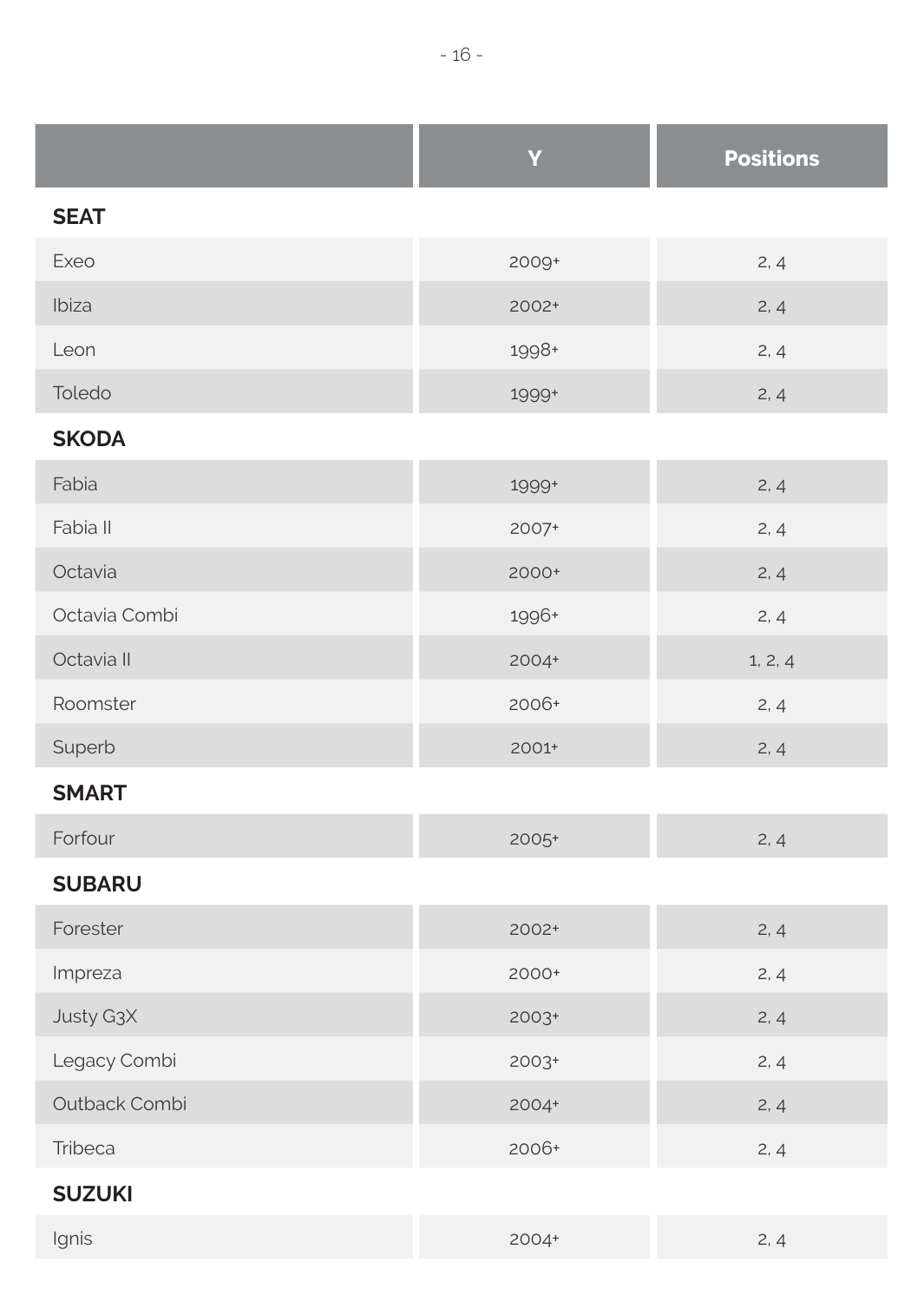|               | Y       | <b>Positions</b> |
|---------------|---------|------------------|
| <b>SUZUKI</b> |         |                  |
| Jimny         | 1998+   | 2, 4             |
| Splash        | $2007+$ | 2, 4             |
| Swift         | $2005+$ | 2, 4             |
| SX4           | 2006+   | 2, 4             |
| Vitara        | 2005+   | 2, 4             |
| Wagon R       | 2002+   | 2, 4             |

### **TOYOTA**

| Auris                     | 2007+   | 2, 4 |
|---------------------------|---------|------|
| Avensis                   | 2003+   | 2, 4 |
| Avensis Verso             | 2001+   | 2, 4 |
| Aygo                      | 2005+   | 2, 4 |
| Corolla                   | 2000+   | 2, 4 |
| Corolla Verso             | 2001+   | 2, 4 |
| $\overline{Q}$            | 2009+   | 2, 4 |
| Landcruiser 120, 200, 300 | 2002+   | 2, 4 |
| Prius                     | $2003+$ | 2, 4 |
| RAV4                      | 2000+   | 2, 4 |
| Yaris                     | 1999+   | 2, 4 |

#### **VOLVO**

| C <sub>30</sub> | 2006+ | $\sim$<br>$\Lambda$<br>$\leq$ |
|-----------------|-------|-------------------------------|
|-----------------|-------|-------------------------------|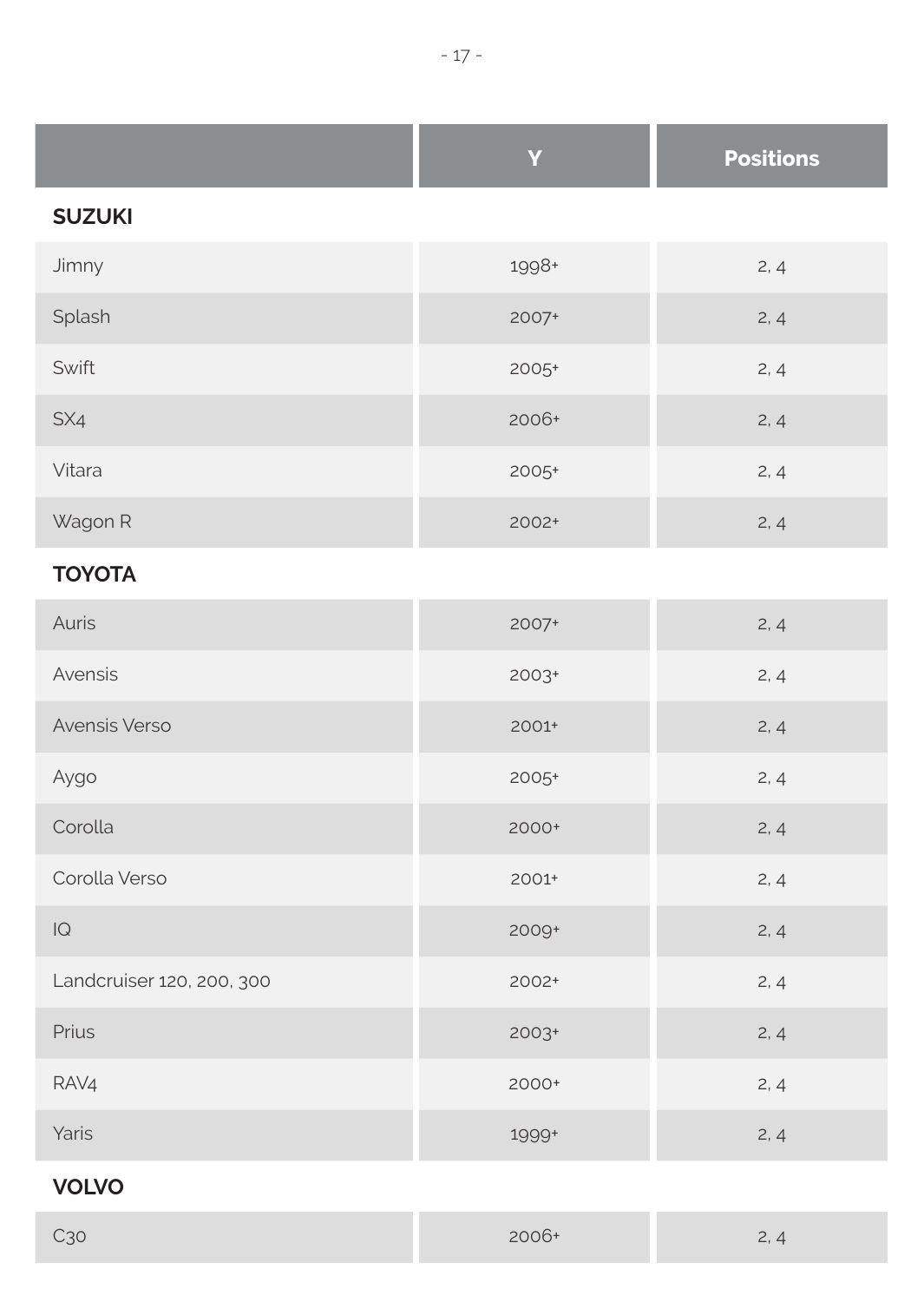|              | Y     | <b>Positions</b> |
|--------------|-------|------------------|
| <b>VOLVO</b> |       |                  |
| C70          | 2006+ | 2, 4             |
| S40          | 2001+ | 2, 4             |
| <b>S60</b>   | 2000+ | 2, 4             |
| S80          | 1998+ | 2, 4             |
| V50 Combi    | 2004  | 2, 4             |
| V70          | 2000+ | 2, 4             |
| CX60         | 2008+ | 2, 4             |
| XC70         | 2007+ | 2, 4             |
| XC90         | 2002+ | 2, 4             |

#### **VOLKSWAGEN**

| Bora             | 1998+   | 2, 4    |
|------------------|---------|---------|
| Caddy            | 2000+   | 2, 4    |
| <b>EOS</b>       | 2006+   | 2, 4    |
| Fox              | 2005+   | 2, 4    |
| Golf IV          | 1997+   | 2, 4    |
| Golf IV Variant  | 1999+   | 2, 4    |
| <b>Golf Plus</b> | $2005+$ | 2, 4    |
| Golf V           | 2003+   | 1, 2, 4 |
| Golf V Variant   | 2007+   | 2, 4    |
| Golf VI          | 2008+   | 2, 4    |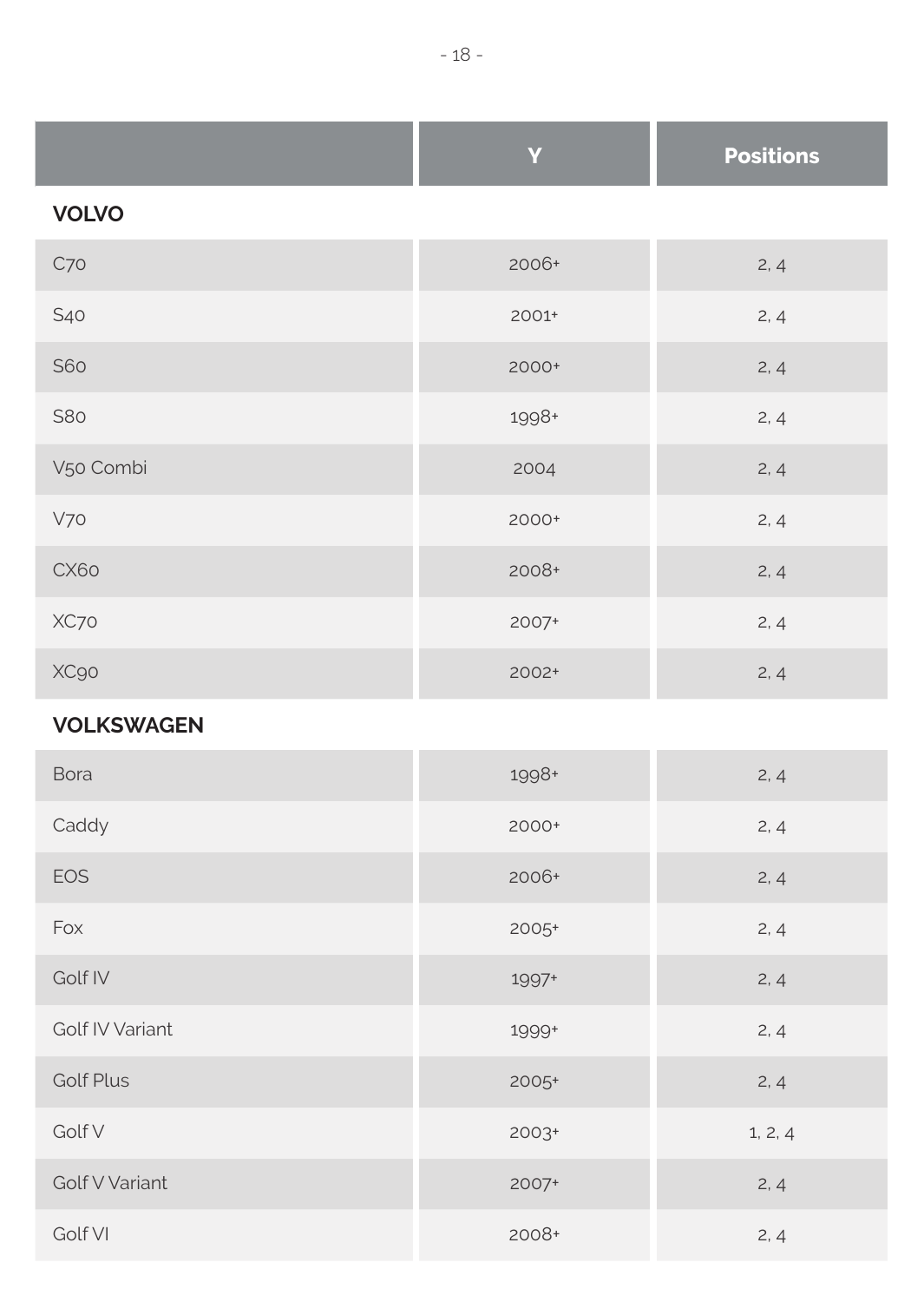|                   | Ÿ     | <b>Positions</b> |
|-------------------|-------|------------------|
| <b>VOLKSWAGEN</b> |       |                  |
| Jetta             | 2005+ | 2, 4             |
| Lupo              | 1998+ | 2, 4             |
| New Beetle        | 2005+ | 2, 4             |
| Passat            | 1998+ | 2, 4             |
| Passat CC         | 2008+ | 2, 4             |
| Phaeton           | 2002+ | 2, 4             |
| Polo              | 2001+ | 2, 4             |
| Scirocco          | 2008+ | 2, 4             |
| Sharan            | 1998+ | 2, 4             |
| Sharan            | 2004+ | 2, 3, 4          |
| T4 Multivan       | 2000+ | 2, 4             |
| T5 Caravelle      | 2003+ | 2, 3             |
| T5 Multivan       | 2000+ | 2, 4             |
| Tiguan            | 2007+ | 2, 4             |
| Touareg           | 2002+ | 1, 2, 4          |
| Touran            | 2003+ | 2, 4             |